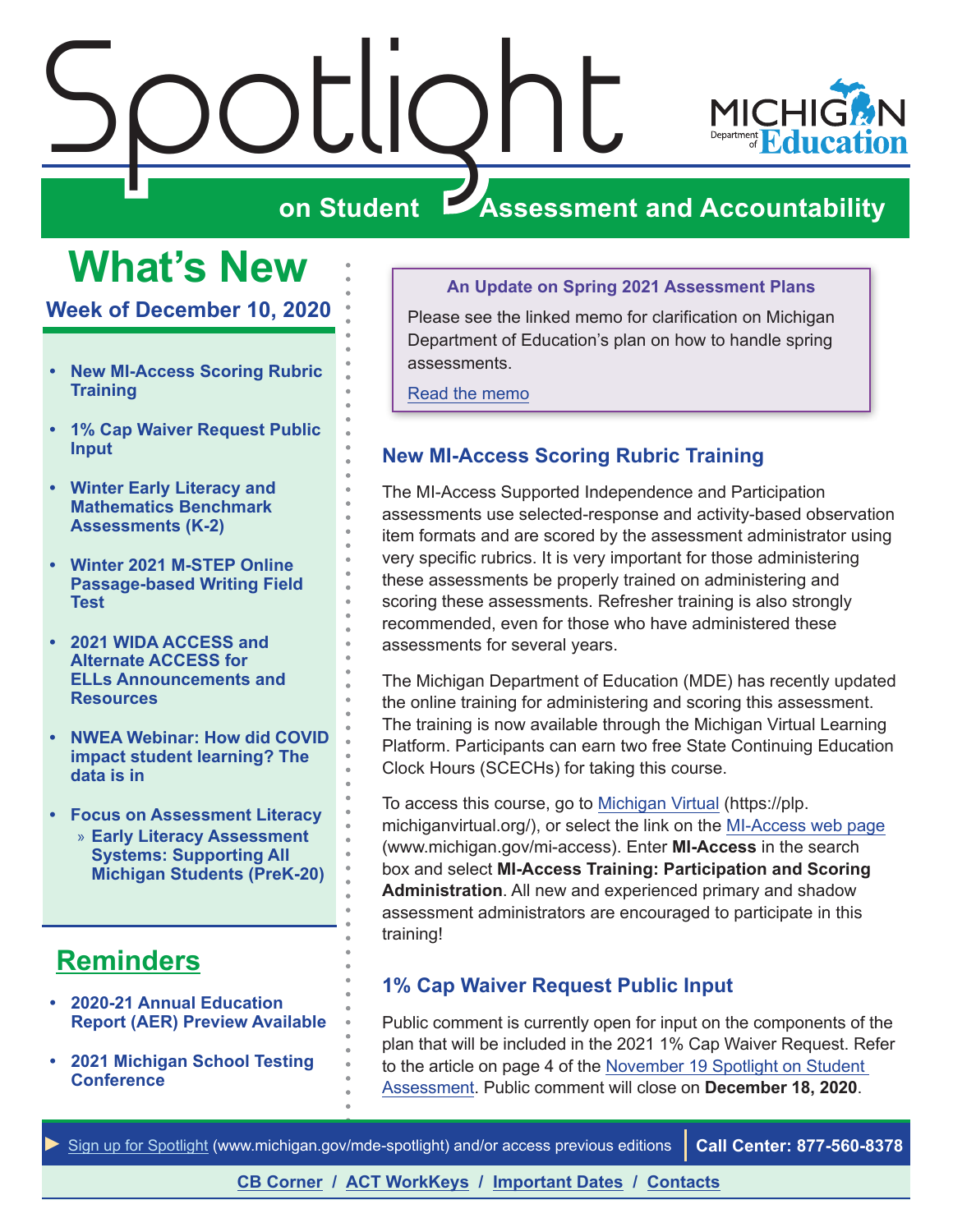## <span id="page-1-0"></span>**Winter Early Literacy and Mathematics Benchmark Assessments (K-2)**

Schools that will be participating in the Winter 2021 Early Literacy and Mathematics Benchmark Assessment for grades K-2 should continue to pre-identify their students on the OEAA Secure Site. These students will be automatically transferred to the DRC INSIGHT Portal through **February 4, 2021**. Starting **December 11, 2020**, the

DRC INSIGHT Portal will be available for users who have access for Early Literacy and Mathematics to put students into sessions (if not already done on the Secure Site) and to manage the online testing.

The Winter Early Literacy and Mathematics Benchmark Assessment (K-2) window is **January 4 – February 5, 2021**.

More information about the pre-identification process for Early Literacy and Mathematics Benchmark Assessments can be found in the [November 12, 2020](https://www.michigan.gov/documents/mde/Spotlight_11-12-20_707634_7.pdf)  [Spotlight](https://www.michigan.gov/documents/mde/Spotlight_11-12-20_707634_7.pdf) (www.michigan.gov/mde-spotlight).

## **Winter 2021 M-STEP Online Passage-based Writing Field Test**

Schools participating in the Winter 2021 M-STEP Online Passage-based Writing Field Test in grades 3-8 should continue to pre-identify their students on the OEAA Secure Site. These students will be automatically transferred to the DRC INSIGHT Portal through **February 4, 2021**. Starting **December 11, 2020**, the DRC INSIGHT Portal will be available for users who have access for M-STEP to put students into sessions and manage the online testing.

More information about the Winter 2021 M-STEP Online Passage-based Writing Field Test can be found in the [November 12, 2020 Spotlight](https://www.michigan.gov/documents/mde/Spotlight_11-12-20_707634_7.pdf) (www.michigan. gov/mde-spotlight).

## **2021 WIDA ACCESS and Alternate ACCESS for ELLs Announcements and Resources**

As noted in the m[emo](https://www.michigan.gov/documents/mde/WIDA_ACCESS_709421_7.pdf) emailed to local and intermediate school district superintendents on December 2, the 2021 WIDA ACCESS for ELLs and WIDA Alternate ACCESS for ELLs testing window will be open **February 1, 2021** through **March 19, 2021**. The [memo](https://www.michigan.gov/documents/mde/WIDA_ACCESS_709421_7.pdf) also states that the U.S. Department of Education has not granted any flexibility to states related to the expectation that states will assess all English learners for this school year.

The Michigan Department of Education (MDE) and the WIDA Consortium have attempted to find solutions to mitigate this burden, with one potential solution being to allow students to test at home. However, the WIDA Consortium identified significant concerns that outweigh potential benefits for a remote administration. Issues included equity, validity of the test results, demands on local educators, test security, and costs. In agreement with prevailing state and WIDA subcommittee input, and with the WIDA Executive Committee's recommendation, the WIDA Consortium has decided to not develop a remote administration for the summative WIDA ACCESS for ELLs assessments this coming year.

MDE will support districts in whatever ways possible through the very challenging constraints of doing a large-scale assessment in person. A document that districts can use to aid in their WIDA ACCESS planning is now posted to the [WIDA web page](www.michigan.gov/wida) (www. michigan.gov/wida). Educators are also encouraged to join any of the following WIDA ACCESS Office Hours:

- December 15, 2020, 10 11 a.m. [Zoom Link](https://msu.zoom.us/j/94161454798#success)
- December 22, 2020, 10 11 a.m. [Zoom Link](https://msu.zoom.us/j/96782785790)

*(Continued on next page)*

**Call Center: 877-560-8378** (select appropriate option) for assistance with assessment or accountability issues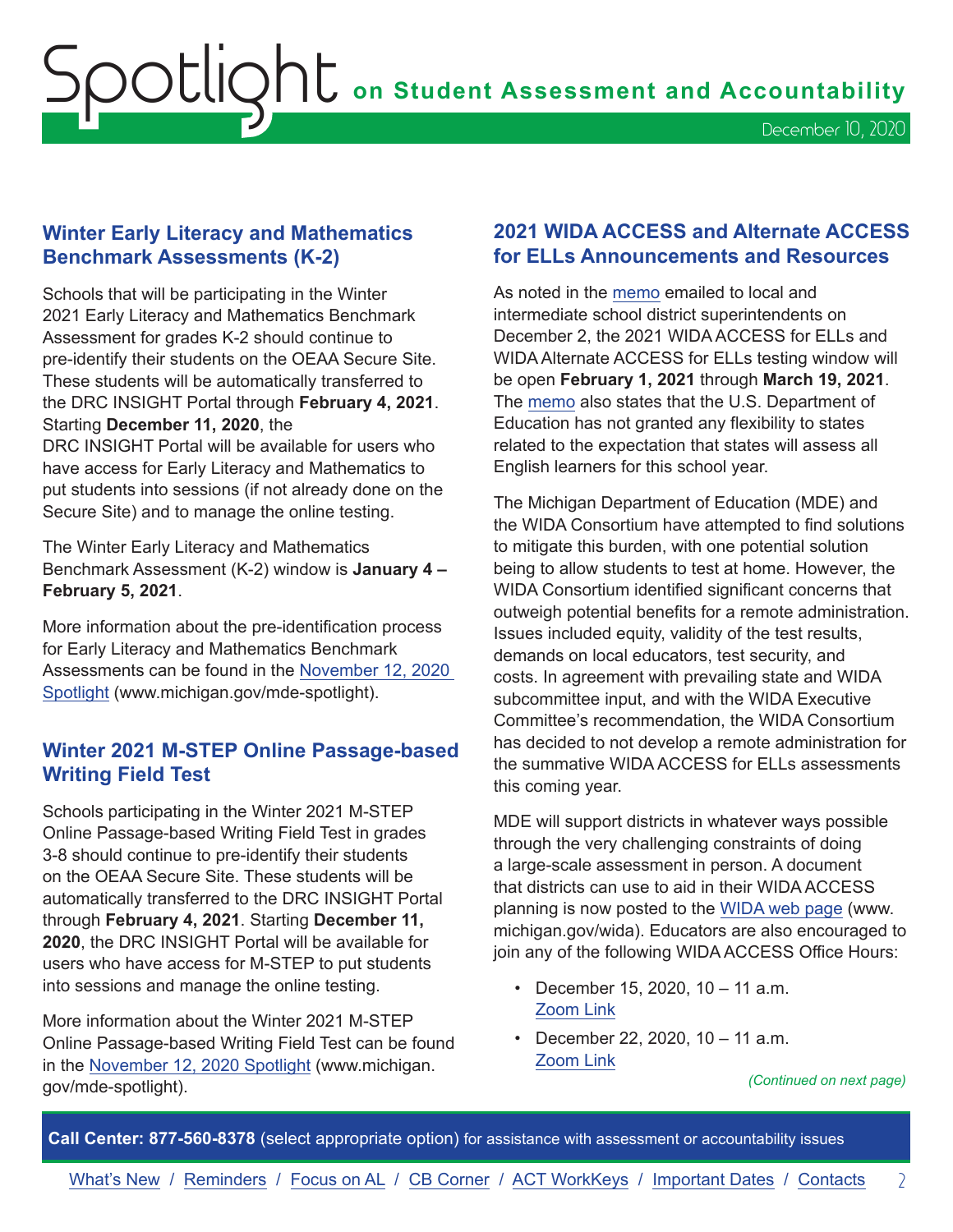- <span id="page-2-0"></span>• January 5, 2021,  $3 - 4$  p.m. [Zoom Link](https://msu.zoom.us/j/99058495412)
- January 12, 2021, 11 a.m. Noon [Zoom Link](https://msu.zoom.us/j/96361843470)
- January 19, 2021, Noon  $-1$  p.m. [Zoom Link](https://msu.zoom.us/j/97930687841)
- January 26, 2021,  $3 4$  p.m. [Zoom Link](https://msu.zoom.us/j/98078710845)

No registration is necessary. These Zoom meetings are opportunities for educators who are coordinating or administering the WIDA assessments to ask questions of MDE staff and to share ideas related to test administration under this year's unique circumstances.

### **Pre-identification, Material Orders, and WIDA Test Exceptions**

**A reminder:** The window for pre-Identification, material orders, and WIDA Test Exceptions will open on the OEAA Secure Site on **December 15, 2020**. Make sure to run a Pre-ID Student Report to verify that the all English learner (EL) students in grades K-12 have been pre-identified. It is the district/school responsibility to pre-identify any additional students who were identified as EL or enrolled in the school after the fall student count day, directly on the OEAA Secure Site.

Districts have until **December 23, 2020** to ensure that students are correctly pre-identified (including identifying students taking the WIDA Alternate ACCESS). This is to ensure that paper/pencil materials are ordered and barcode labels are printed by the vendor in order for schools to receive those materials on January 27, 2021. Additionally, pre-identifying students is the only way for students to be transferred into WIDA AMS for online testing.

## **NWEA Webinar: How did COVID impact student learning? The data is in**

**When:** December 15, 2020 at 1 p.m. ET (45 minutes plus Q&A)

**Topic:** How did COVID impact student learning? The data is in. Join the NWEA research team for a look at the impact interrupted learning had on achievement at the start of the 2020-21 school year. NWEA's expert panel will discuss the implications of this research and offer practical guidance for supporting students with unfinished learning.

Learn more about this webinar and [register for this live](https://info.nwea.org/wbr-how-did-covid-impact-student-learning-data-is-in.html?utm_source=partner&utm_medium=email&utm_campaign=mde-tactical-enewsletter-research-covid-slide-fm-12-20&utm_content=wbr-did-covid-impact-student-learning-the-data-is-in-text)  [event.](https://info.nwea.org/wbr-how-did-covid-impact-student-learning-data-is-in.html?utm_source=partner&utm_medium=email&utm_campaign=mde-tactical-enewsletter-research-covid-slide-fm-12-20&utm_content=wbr-did-covid-impact-student-learning-the-data-is-in-text) If you have any questions, contact Pam Jones at [Pam.Jones@nwea.org](mailto:Pam.Jones%40nwea.org?subject=).

**Call Center: 877-560-8378** (select appropriate option) for assistance with assessment or accountability issues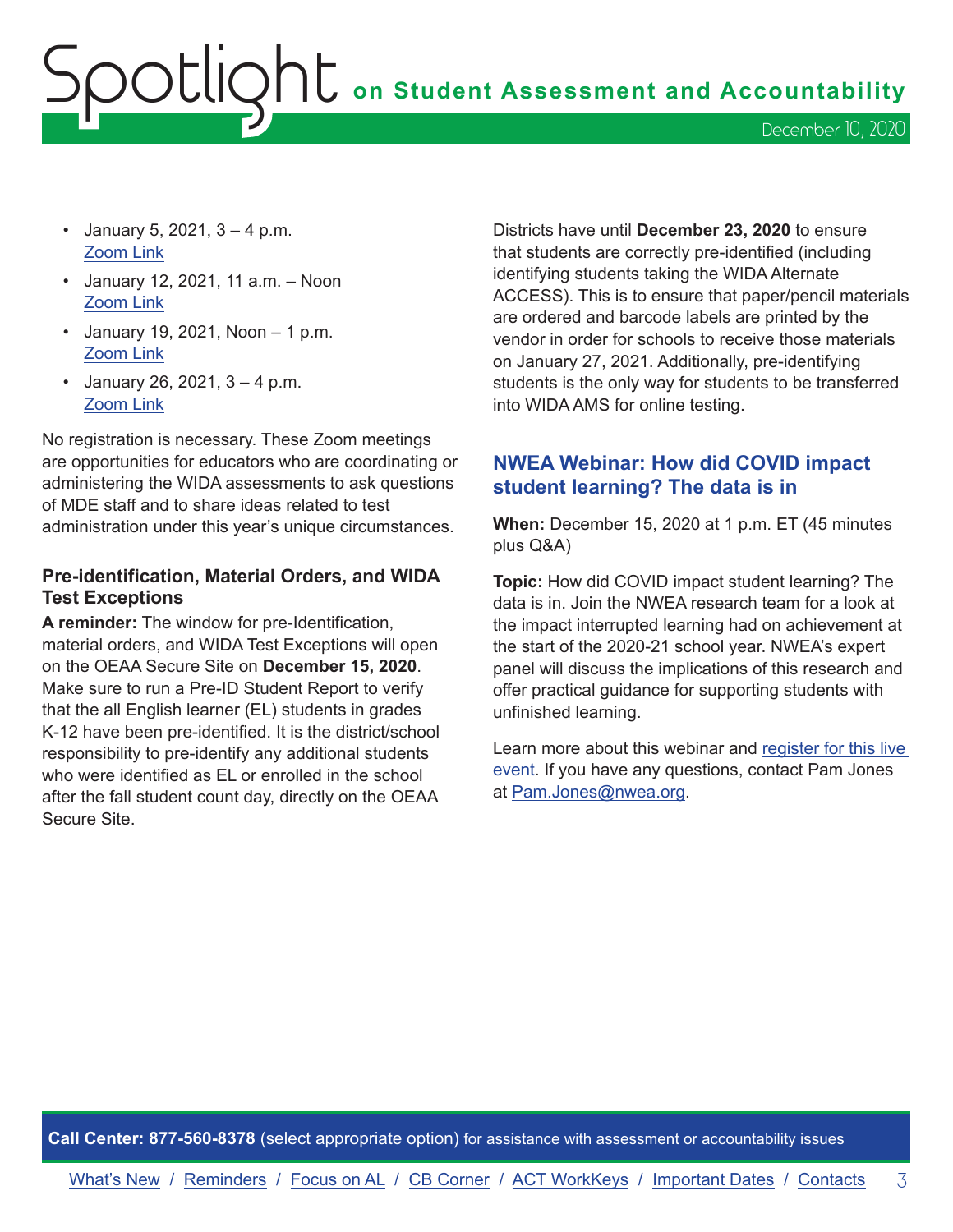<span id="page-3-0"></span>

## **2020-21 Annual Education Report (AER) Preview Available**

The Michigan Department of Education (MDE) and the Center for Educational Performance and Information (CEPI) have finalized the data and materials for schools to use in publishing the Annual Education Report (AER).

2020-21 AERs are available in preview for schools at [MI School Data](http://www.mischooldata.org) (www.mischooldata.org). School/ district users must log into MI School Data to review their reports. The preview window will end on **December 16**, and AERs will become public on **December 17**.

The AER can be found on MI School Data by logging in and then navigating to the K-12 menu and selecting School Accountability. Note the "Combined Report" mentioned in the November 19, 2020 memo is the **Annual Education Report** tab on MI School Data and can be found directly to the right of the **Annual Education Report Home** tab.

Due to COVID-19, the United States Department of Education waived many, but not all, of the required data elements for the 2020-21 AER. Further details can be found in the [AER FAQ](https://www.michigan.gov/documents/cepi/2020-21_AER_Memo_and_FAQ_FINAL_708975_7.pdf) on MI School Data.

## **2021 Michigan School Testing Conference**

The 2021 Michigan School Testing Conference (MSTC) will be held in mid-February, but this year in a very different manner - virtually. The uncertainties caused by the COVID-19 pandemic have affected all of us deeply and in very different ways. In planning

the 2021 conference, the feasibility of an in-person conference became very challenging, given restrictions (or even bans) on large-group gatherings and the limited space for "social distancing" at the Sheraton Ann Arbor Hotel, where the conference was held during the past two years.

December 10, 2020

The MSTC Planning Committee is shifting the 2021 MSTC Conference to an all-virtual event to be held **February 16-18, 2021**. This year's conference will be the 61st annual event. The mission of MSTC is to provide educators with professional learning opportunities about assessment, as well as information on national, state, and local assessment programs and trends. The conference is unique in its match to the needs of Michigan educators, featuring examples of outstanding practices from local educators, as well as state and nationally renowned experts in the field.

The annual Michigan School Testing Conference consists of a day for workshops and two days of plenary and clinic sessions.

On **Tuesday, February 16, 2021, from 8:30 to 11:45 a.m. and 12:45 to 3:45 p.m.**, six half-day and two fullday workshops will be offered. Login will start at 8 a.m.

The conference itself takes place on **Wednesday, February 17, 2021** and continues through **Thursday, February 18, 2021**. Keynote presenters on Wednesday, February 17 include Jay McTighe (Educational Author/Consultant) and Andy Middlestead (Michigan Department of Education), while Mike Nettles (Educational Testing Service) will be the keynote speaker on Thursday, February 18.

For [conference program information](http://gomasa.org/wp-content/uploads/mstcPromo2021.pdf) and registration, go to the [MSTC online registration site.](http://gomasa.org/mstc2021)

**Call Center: 877-560-8378** (select appropriate option) for assistance with assessment or accountability issues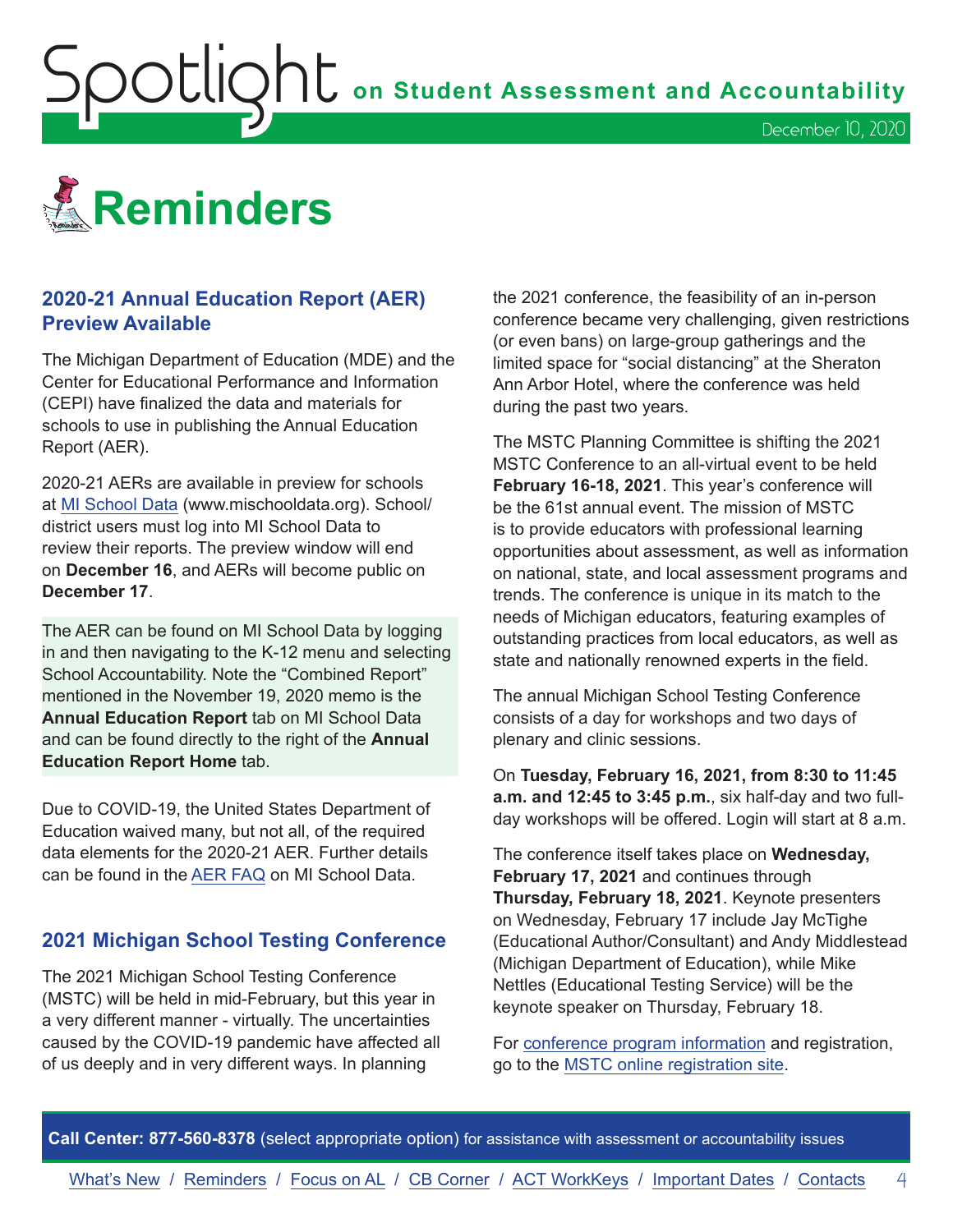December 10, 2020

#### **Formative**

Interim

**Summative** 

## <span id="page-4-0"></span>**Early Literacy Assessment Systems: Supporting All Michigan Students (PreK-20)**

Michigan state law MCL 380.1280f, or the Read by Grade 3 law, addresses the critical need for students to be proficient in reading by the end of third grade, and ideally sooner, as this enables them to access and achieve the learning they will require to be successful in college, and in their careers. The law calls for district and public school academies to select and use one or more "valid and reliable screening, formative and diagnostic reading assessment systems" to foster early literacy development.

m becomes and active the interimptible will receive the success and in higher and interimption and the magnetic state interimption and the property of the anti-<br>
The law calls for district and public school action the best More than just a collection of tests, an Early Literacy Assessment System (ELAS) constitutes an integrated and purposeful set of formative, benchmark, and summative assessments. By providing timely information about student learning, these assessments help schools think critically about the effectiveness of their instruction, curriculum, and professional learning, helping them to plan and adjust these ongoing activities to best support the development of literacy for all children.

The system of assessments for early literacy must be designed, implemented, and monitored to ensure:

- coherence (the vertical and horizontal alignment of curriculum and instruction to academic standards)
- comprehensiveness (a range of assessment measures varying in purpose and evidence to support educational decision making)
- continuity (the measurement and monitoring of student learning over time)

By assessing early in a child's school career, schools are able to provide the supports and interventions needed to ensure that all young literacy learners are proficient by grade three.

*(Continued on next page)*

#### **Related Resources**

[Early Literacy Assessment Systems that Support](https://www.michiganassessmentconsortium.org/wp-content/uploads/ELAS_Guide_2020_v5.pdf) [Learning: A Guide to Developing, Implementing](https://www.michiganassessmentconsortium.org/wp-content/uploads/ELAS_Guide_2020_v5.pdf)  [and Supporting District Assessment Systems](https://www.michiganassessmentconsortium.org/wp-content/uploads/ELAS_Guide_2020_v5.pdf)

This document provides guidance to Michigan schools and districts for the design, implementation, support, and maintenance of an ELAS.

#### **Put Into Practice**

Consider the analogy: "a collection of assessments does not entail a system any more than a pile of bricks constitutes a house."

To continue the analogy, if assessments are the "bricks" of an assessment system, what might be the "foundation"? What might be the "roof"?

**Call Center: 877-560-8378** (select appropriate option) for assistance with assessment or accountability issues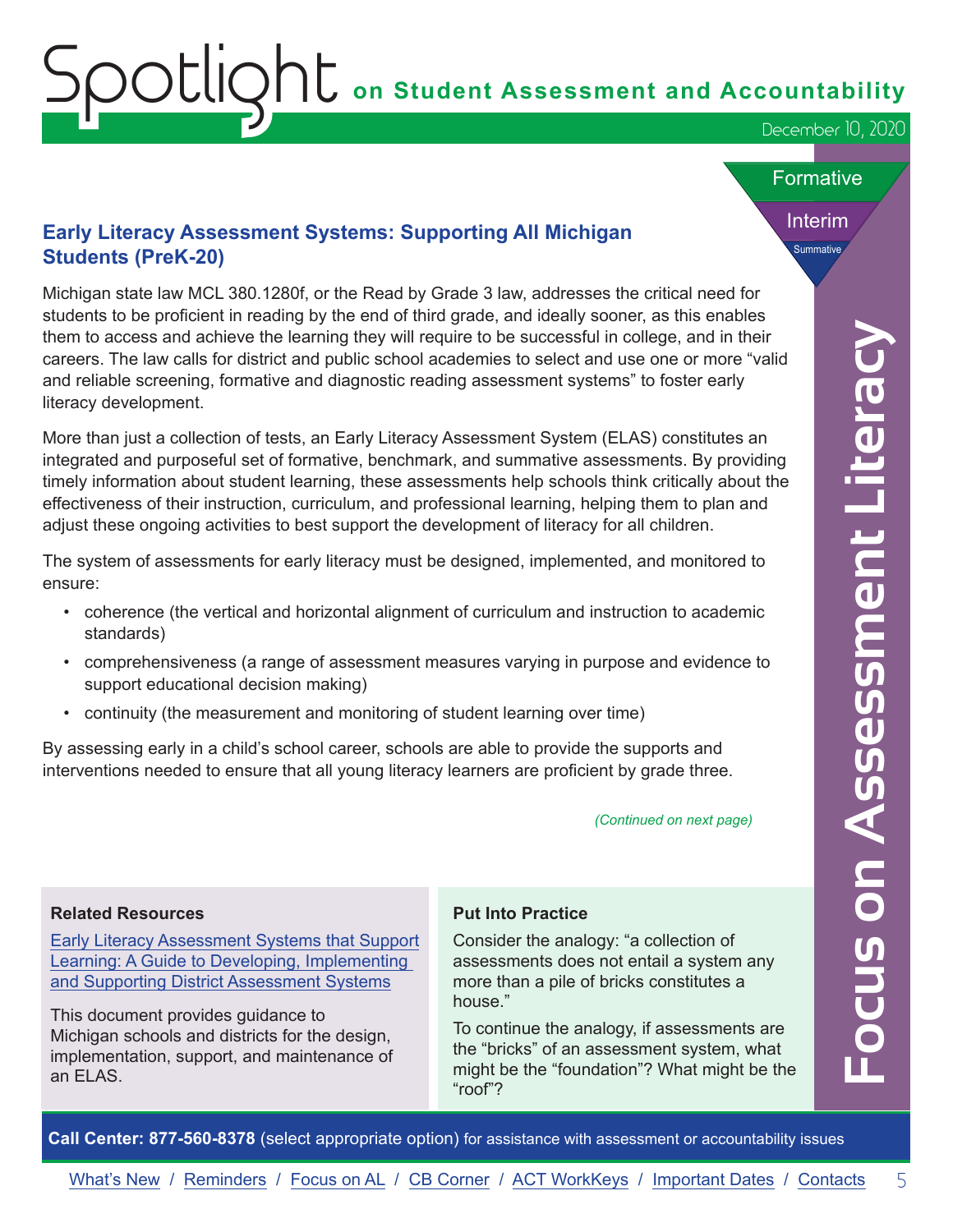# ${\sf SOLIQht}$  on Student Assessment and Accountability

December 10, 2020

#### **Formative**

Interim

**Summative** 

Finally, as school and district leaders design an ELAS, they should develop a theory of action and logic model that explicitly answers the following questions:

- 1. What are the desired outcomes of the proposed assessment system? (Prioritized Goals)
- 2. How will the proposed assessment system bring about the desired change? (Theory of Learning)
- 3. What are the assessments, and how are they aligned to the outcomes? (Purpose)
- 4. What is the expected relationship among the components of the ELAS?
- 5. How will the ELAS inform the interventions and supports to meet the specified goals? (Intended Use)
- 6. Is the ELAS working as intended and providing the desired outcomes?

I Learning)<br>
I. Usind are the assessments, and how are they aligned to the outcomes? (Purpose)<br>
What is the expected relationship among the components of the ELAS?<br>
I. How will the ELAS Inform the interventions and suppor Regardless of the design of the system, these actions are critical for building a coherent, comprehensive, and continuous assessment system that supports literacy learning and academic achievement for all of Michigan's students.

**Call Center: 877-560-8378** (select appropriate option) for assistance with assessment or accountability issues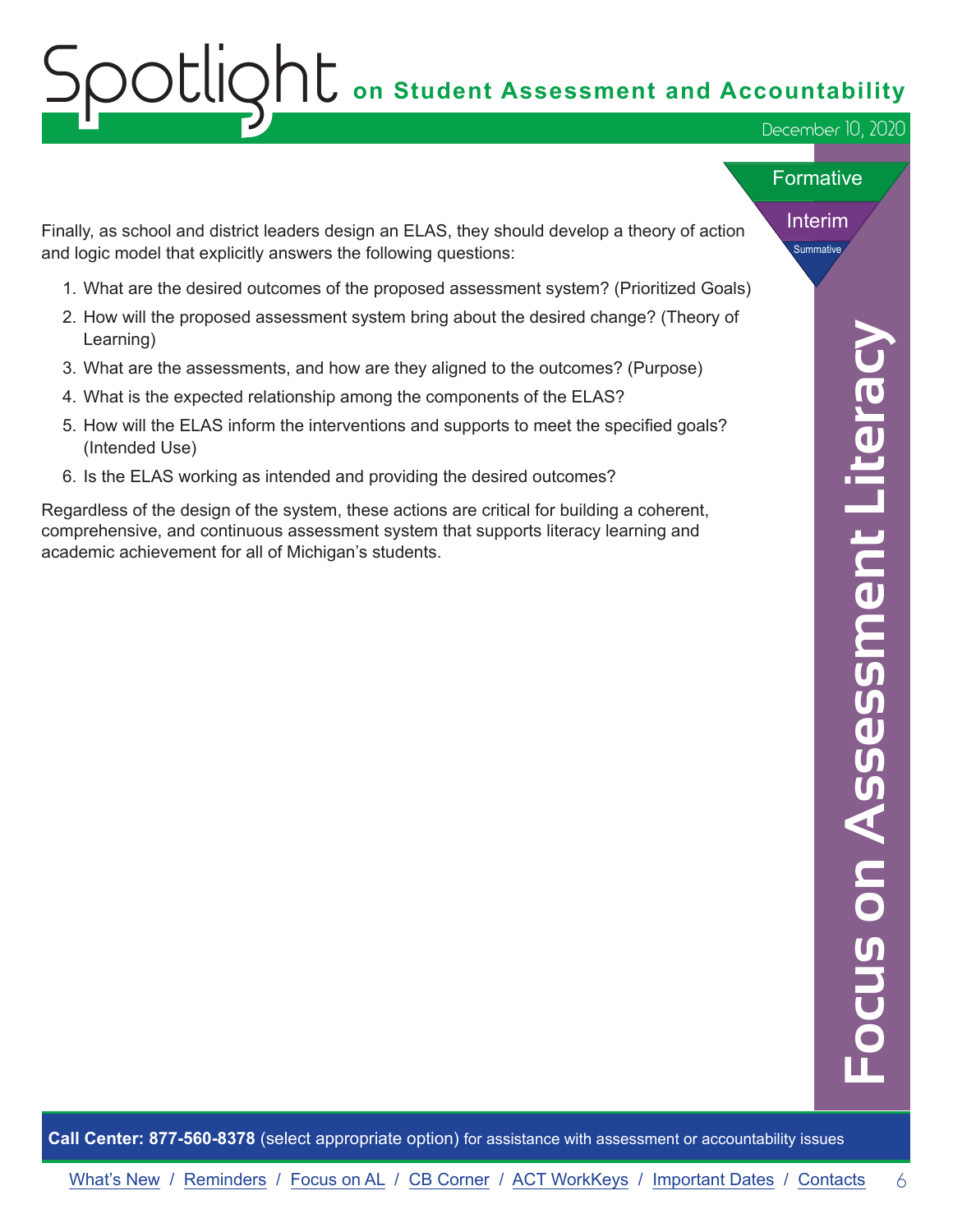OUIQhU on Student Assessment and Accountability

December 10, 2020

## <span id="page-6-0"></span>College Board Corner

*Information on SAT*®*, PSAT*™ *8/9, and PSAT*™*10 provided by the College Board*

## **Questions about Fall or Spring PSAT 8/9, PSAT 10, or SAT?**

- Call the Michigan Educator Hotline: 866-870- 3127 (select Option 1)
- Email [michiganadministratorsupport@](mailto:michiganadministratorsupport%40collegeboard.org?subject=) [collegeboard.org](mailto:michiganadministratorsupport%40collegeboard.org?subject=)

## **WHAT'S NEW**

## **Accommodations and Supports Webinar**

For those who were not able to attend the live webinar held on December 9, the recorded webinar and a PDF of the presentation will be posted to the Michigan Department of Education (MDE) [MME web](www.michigan.gov/mme)  [page](www.michigan.gov/mme) (www.michigan.gov/mme) and the [PSAT web](http://www.michigan.gov/psat)  [page](http://www.michigan.gov/psat) (www.michigan.gov/psat) by **December 17, 2020**.

## **State-Allowed Accommodations and English Learner Supports Window**

SSD coordinators can begin to submit requests for state-allowed accommodations and English learner time and one-half (+50% extended time) support in SSD Online during the **week of January 11, 2021**.

## **REMINDERS**

## **SSD Online Data Migration**

To prepare for the new SSD Online system, SSD coordinators should submit all open accommodation requests (requests that have been started but not submitted) and requests that have been submitted but are awaiting documentation by December 10, 2020, to ensure the data is migrated to the new system. The system is expected to be offline from **December 11-14, 2020**. All other requests in the system will be migrated over.

## **Preparing for Test Day Webinar**

A Preparing for Test Day webinar will be presented on **January 20, 2021 from 1-2 p.m.** It will focus on frequently asked questions about organizing a preadministration session, planning for test day, and managing test materials

[Register for the webinar](https://tinyurl.com/2021Preparation-MI) (https://tinyurl.

com/2021Preparation-MI). For those who cannot attend the live session, it will be recorded and posted to the MDE [MME web page](www.michigan.gov/mme) (www.michigan.gov/ mme) and the [PSAT web page](http://www.michigan.gov/psat) (www.michigan. gov/psat) within approximately one week of the presentation.

**Call Center: 877-560-8378** (select appropriate option) for assistance with assessment or accountability issues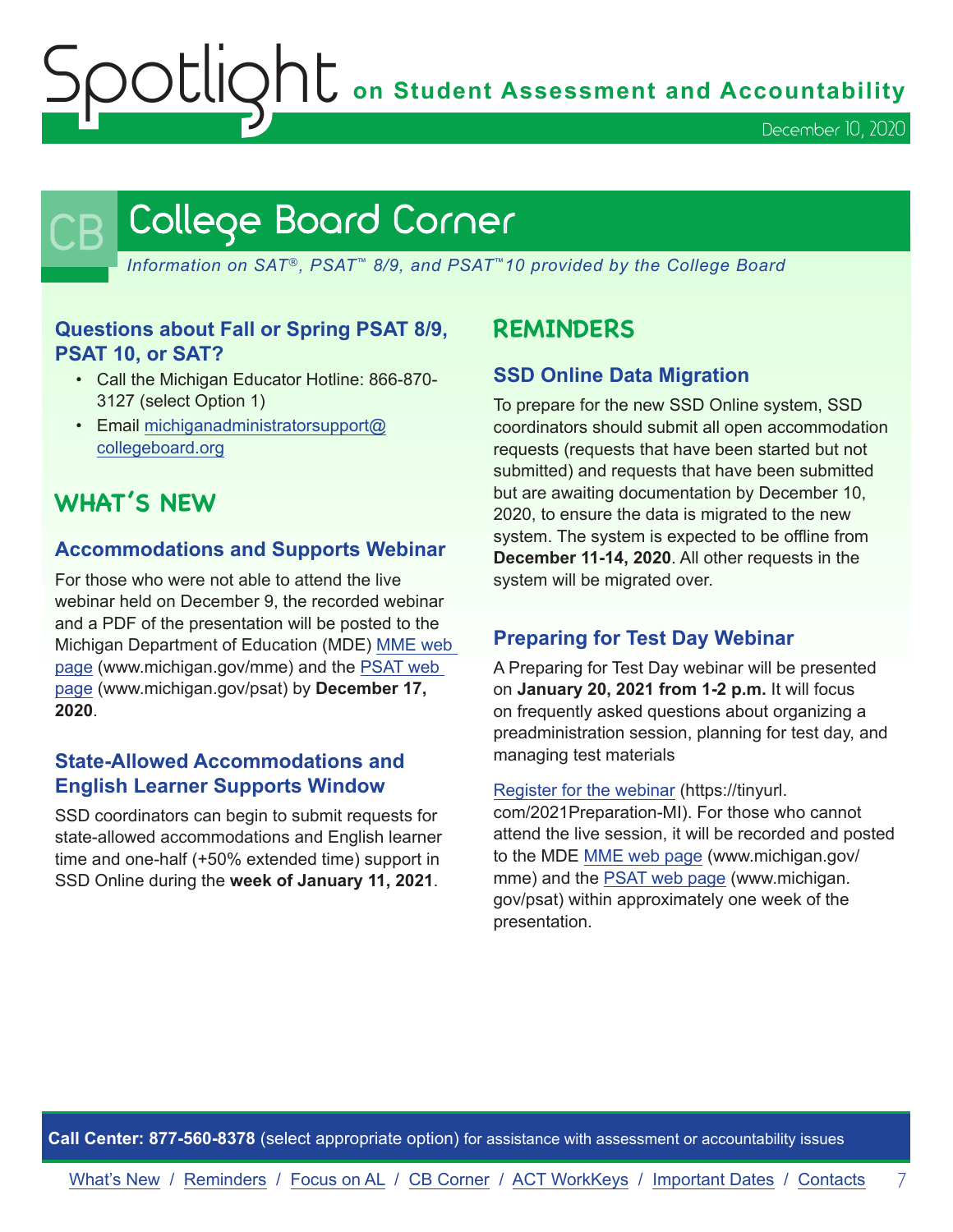$\mathsf{OLIQNL}$  on Student Assessment and Accountability

<span id="page-7-0"></span>

## **Reminder**

## **Completing ACT's Manage Participation Process**

The window for completing Managing Participation is past due. If schools have not yet completed Manage Participation using the PearsonAccess<sup>next</sup> system, refer to the [October 29, 2020 Spotlight on Student](https://www.michigan.gov/documents/mde/Spotlight_10-29-20_706526_7.pdf)  [Assessment and Accountability Newsletter](https://www.michigan.gov/documents/mde/Spotlight_10-29-20_706526_7.pdf) (www. michigan.gov/mde-spotlight) for information and high-level instructions on completing ACT's Manage Participation process.

District Assessment Coordinators should ensure that all schools within your district have completed the Manage Participation process, even if they are not testing.

Names of schools that have completed their Test Date and Materials Receipt Selections are sent to the Office of Educational Assessment and Accountability (OEAA) Secure Site daily. District and Building Assessment Coordinators can verify each school's status by reviewing the Test Center Participation page on the [OEAA Secure Site](http://www.michigan.gov/oeaa-secure) (www.michigan.gov/oeaa-secure) under the **Assessment Registration** drop-down menu.

For all upcoming events and deadlines, be sure to reference the following documents:

• [ACT WorkKeys Schedule of Events](https://content.act.org/michigan/reader/QvOmVKFL9Yw0c_sitVNlXA/urb67ck4C1ph7SNsFsEoaA) posted on the on the WorkKeys on Paper page.

December 10, 2020

• MME and High School PSAT List of Important [Dates](https://www.michigan.gov/mde/0,4615,7-140-22709_35150-544814--,00.html) found on the [MME web page](www.michigan.gov/mme) (www. michigan.gov/mme) under **General information**.

## **Contacting ACT**

If you have questions, you may:

- 1. contact ACT via the [Contact Us web page](http://www.act.org/aap/state/contact.html) [\(www.act.org/aap/state/contact.html\)](https://www.act.org/aap/state/contact.html)
- 2. call ACT at 800-553-6244 between 9:30 a.m. – 6:00 p.m. ET
	- standard time: ext. 2800
	- accommodations: ext.1788
- 3. email accommodations questions to [ACTStateAccoms@act.org](mailto:ACTStateAccoms%40act.org?subject=)

**Call Center: 877-560-8378** (select appropriate option) for assistance with assessment or accountability issues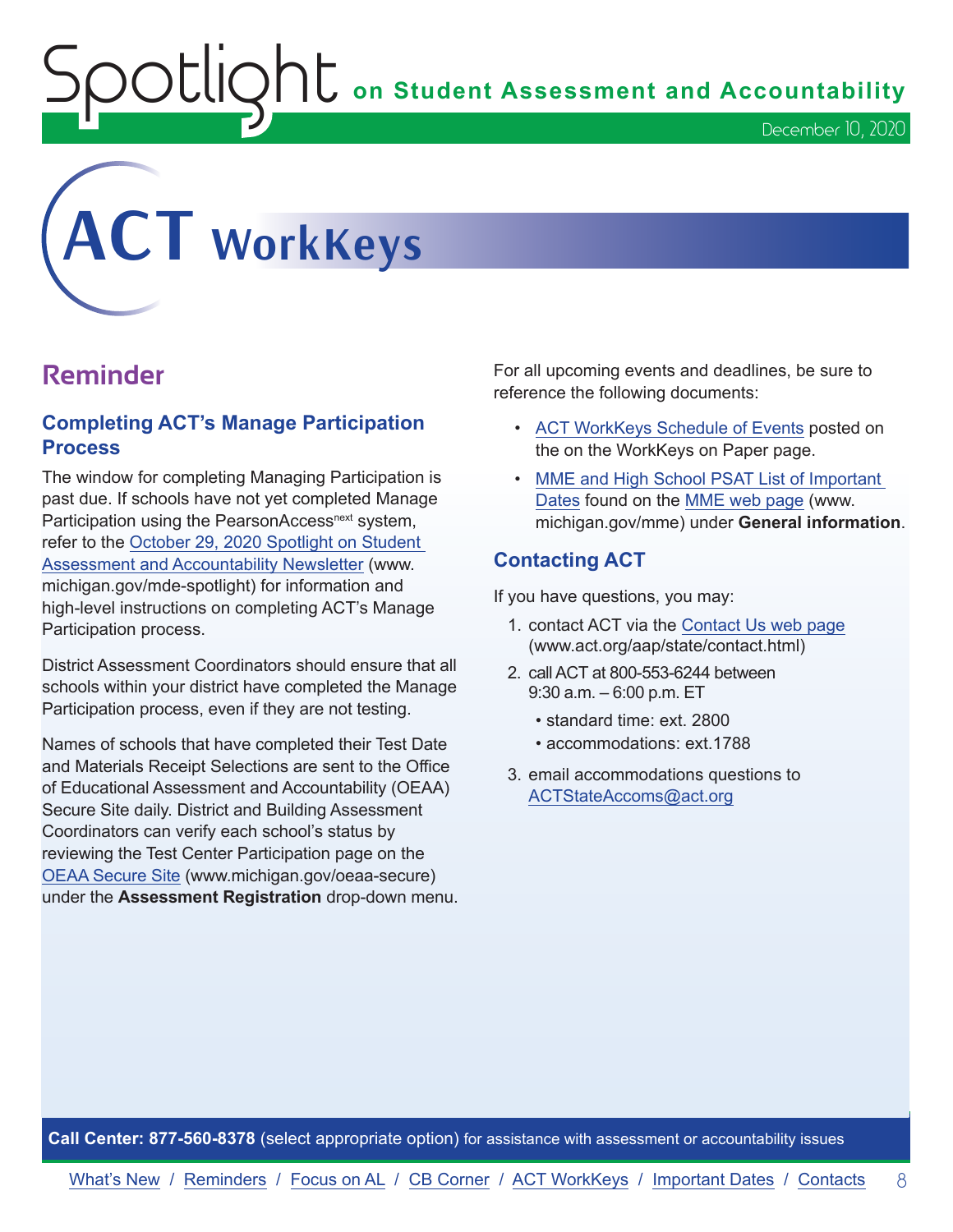## $\bigcup$  on Student Assessment and Accountability December 10, 2020 Wed FП.

## <span id="page-8-0"></span>**Important Dates**

## **Approaching Deadlines . . .**

## **December 18, 2020**

• Public Comment on the 2021 1% Cap Waiver Request **CLOSES** (see page 4 of the [November](https://www.michigan.gov/documents/mde/Spotlight_11-19-20_708352_7.pdf)  [19 Spotlight](https://www.michigan.gov/documents/mde/Spotlight_11-19-20_708352_7.pdf))

## **December 2020**

## **Early Literacy and Mathematics**

## **Now – February 4, 2021**

• Pre-identification of students for **Winter 2021 Early Literacy and Mathematics Benchmark Assessments**

## **M-STEP**

### **Now – February 4, 2021**

• Pre-identification of students for **M-STEP Passage-based Writing Field Test**

## **WIDA**

### **Now – March 17, 2021**

• **WIDA ACCESS and Alternate ACCESS for ELLs** Off-site Test Administration Request window in OEAA Secure Site

### **December 15 – 23, 2020**

• **WIDA ACCESS for ELLs** Initial Material Order window (Braille & Enlarged Print)

### **December 15 – 23, 2020**

• **WIDA ACCESS and Alternate ACCESS for ELLs** Pre-identification of students for barcode labels in OEAA Secure Site window

#### **December 15, 2020 – January 22, 2021**

• **WIDA ACCESS and Alternate ACCESS for ELLs** Test Exception Request window

l nu

5

12

6

13

## **December 15, 2020 – March 19, 2021**

• **WIDA ACCESS for ELLs** Pre-identification of students in OEAA Secure Site window

## **SAT and PSAT**

#### **Now – December 18, 2020**

• Window to submit off-site requests for **SAT with Essay**, **PSAT 10**, **and PSAT 8/9**

## **January 2021**

## **Early Literacy and Mathematics**

### **January 4 – February 5, 2021**

• **Winter 2021 Early Literacy and Mathematics Benchmark Assessments** online test administration window

## **M-STEP**

### **January 4 – February 5, 2021**

• **M-STEP Passage-based Writing Field Test** online test administration window (refer to the [November 12 Spotlight](https://www.michigan.gov/documents/mde/Spotlight_11-12-20_707634_7.pdf) for information)

## **SAT and PSAT**

### **January 11 – February 22, 2021**

• Window to submit state-allowed accommodations and English learner extended time requests for **SAT with Essay**, **PSAT 10**, and **PSAT 8/9**

**Call Center: 877-560-8378** (select appropriate option) for assistance with assessment or accountability issues